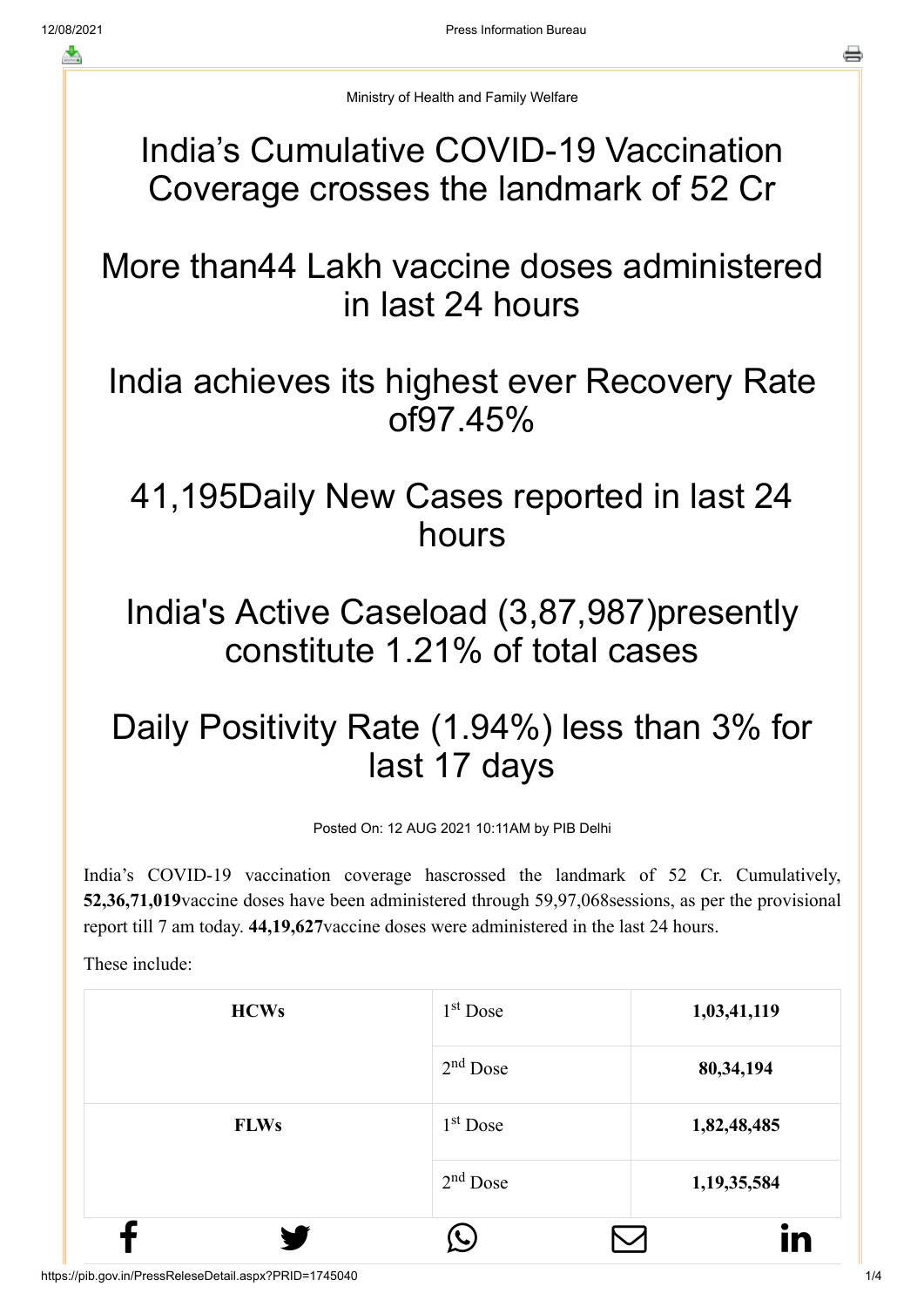| Age Group 18-44 years | 1 <sup>st</sup> Dose | 18,47,82,179    |
|-----------------------|----------------------|-----------------|
|                       | $2nd$ Dose           | 1,34,26,569     |
| Age Group 45-59 years | $1st$ Dose           | 11,40,17,033    |
|                       | $2nd$ Dose           | 4,40,01,065     |
| Over 60 years         | $1st$ Dose           | 7,95,91,513     |
|                       | $2nd$ Dose           | 3,92,93,278     |
| <b>Total</b>          |                      | 52, 36, 71, 019 |

The new phase of universalization of COVID-19 vaccination has commenced from 21st June, 2021. The Union Government is committed to accelerating the pace and expanding the scope of COVID-19 vaccination throughout the country.

India's recovery rate stands at**97.45%**. This is **the highest ever recovery rate achieved by India since the start of the pandemic**.

Out of the people infected since the beginning of the pandemic, **3,12,60,050people have already recovered from COVID-19** and**39,069**patients have recovered in the last 24 hours.



India has reported 41,195daily new cases in the last 24 hours.

Less than 50,000 Daily New Cases have been reported since forty-sixconsecutive days. This is a result of sustained and collaborative efforts by the Centre and the States/UTs.

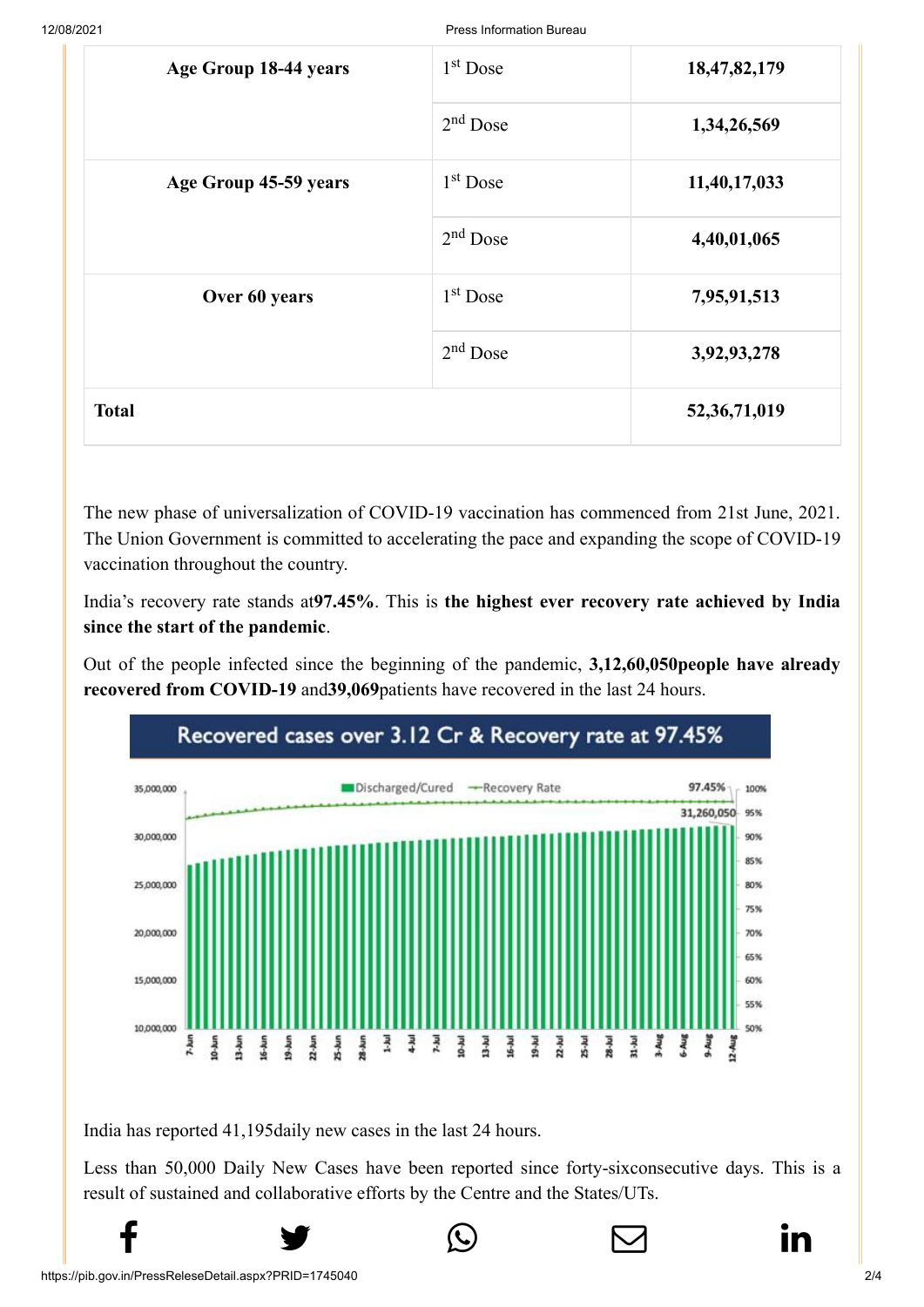12/08/2021 Press Information Bureau



India's Active Caseload today stands at **3,87,987.** Active cases now constitute only**1.21%** of the country's total Positive Cases, which isthe **lowest since March 2020**.



With substantially ramped up testing capacity across the country, a total of 21,24,953tests were conducted in the last 24 hours in the country. Cumulatively, India has conducted over **48.73 crore** (**48,73,70,196**) tests so far.

While on one side testing capacity has been enhanced across the country, **Weekly Positivity Rate currently stands at 2.23%** and the **Daily Positivity rate stands at 1.94% today.** Daily Positivity rate has remained below 3% forlast 17 days and below 5% for 66 consecutive days now.

 $f$  y  $\circledcirc$   $\quad \circledcirc$  in